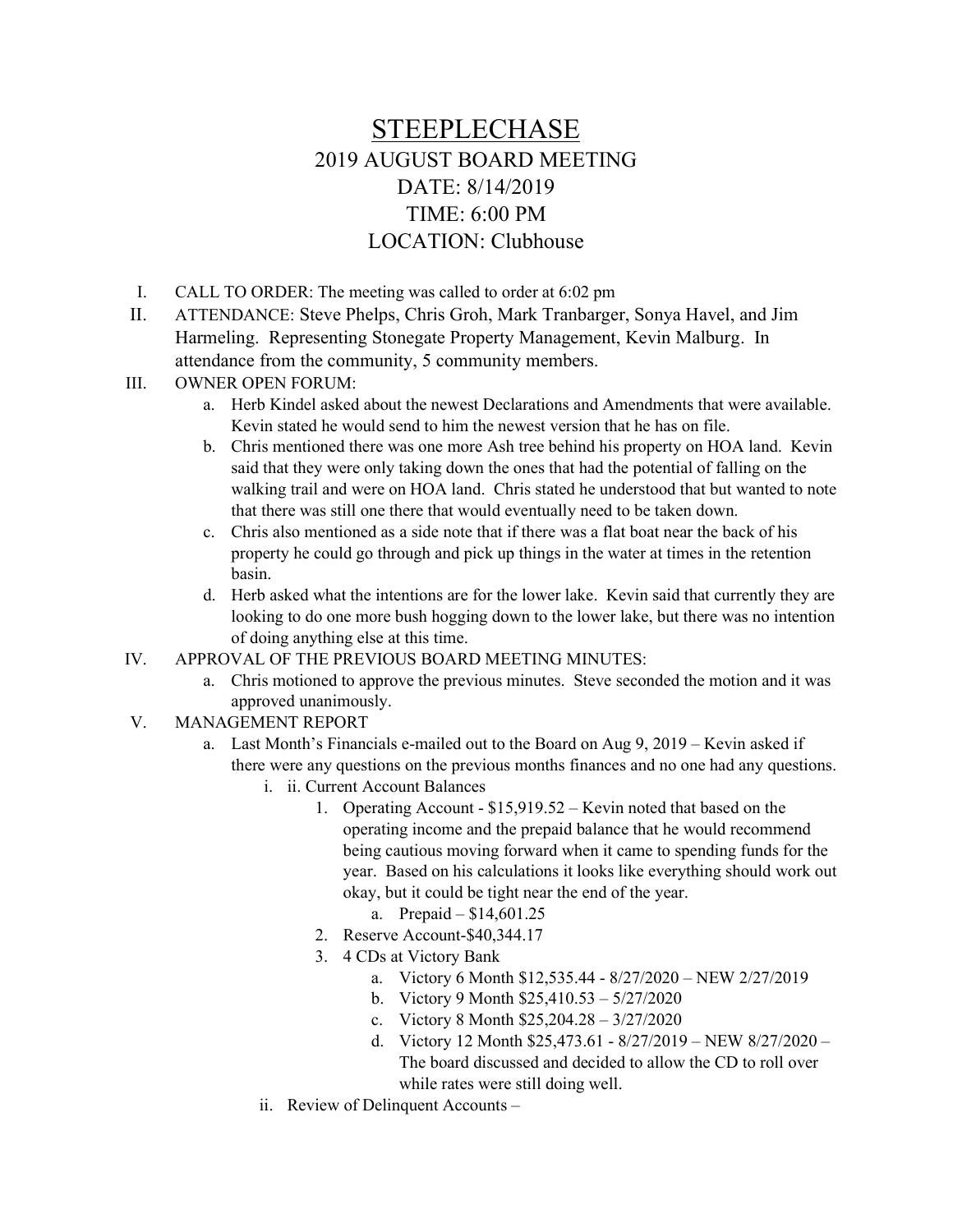- 1. Total Outstanding: \$5,686.75 Kevin noted that the delinquency account is lower than it has been in the past due to one large account being collected on recently.
- b. Management Tour
	- i. Paper products in clubhouse moved Kevin moved all of the paper products for the clubhouse into the old tanning room. This allowed it to be more organized and allowed the storage area off the gym to be a little more organized as well.
	- ii. Fence repairs needed The fence for the pool had been noted that it was leaning some. Kevin requested a quote from R&M Fence to get that repaired. Kevin is waiting until the pool season ends to make the repair. Otherwise with the fence being a part of the door mechanism there is a good chance it will affect the repair.
	- iii. HVAC Serviced Kevin had Northern Kentucky HVAC come out and service the units.
	- iv. Repairs at pool There were a few repairs that were needed this past month at the pool:
		- 1. The sink in the one bathroom was leaking. A new drainage assembly was put in and the sink had to be adjusted back to the wall.
		- 2. The door on the left looked like it was broken at the top hinge area. Charlie Brown was able to repair the door.
		- 3. It was noted that the fence/door near the playground was having issues. Kevin said he had a quote to make the repairs but was waiting for the pool season to end before making the repair. Otherwise the repair may not take as well for the long term.
	- v. Lake The electric was fixed out at the lake, so the aerator system is up and running again along with the light for the flagpole. Kevin also asked Lake Doctors to change up their treatment for algae, so it's treated to the highest levels that the EPA allow. Kevin felt that he is seeing some positive improvement with the lake, but still needs more treatments until it is all cleared up.
		- 1. A resident noted that 5 homes down from the Gazebo there is a cable out in the lake. It's assumed that maybe it's Lake Doctors, but they are not entirely sure.
	- vi. Maintenance Sheet Kevin attached the maintenance sheet for the Board to review. Most of the items have been closed out at this point. There are still some things that need to be addressed like the doors for the clubhouse. Kevin stated he had a company he was pretty sure he could get good pricing from and do all the work at once.
	- vii. Violations Sheet Kevin presented the violations sheet to the group. He commented that a lot of violations that have been accounted for recently has been algae on the home. Some issues have been closed out, but right now there are few more than less right now.

## VI. OLD BUSINESS:

- a. Special Meeting The Developer met with Jeff and came back with requests for the Board to consider.
	- i. Votes for undeveloped lots The Developer was requesting 1 vote for every 10 plats that were owned. The board reviewed the meaning of what it meant to be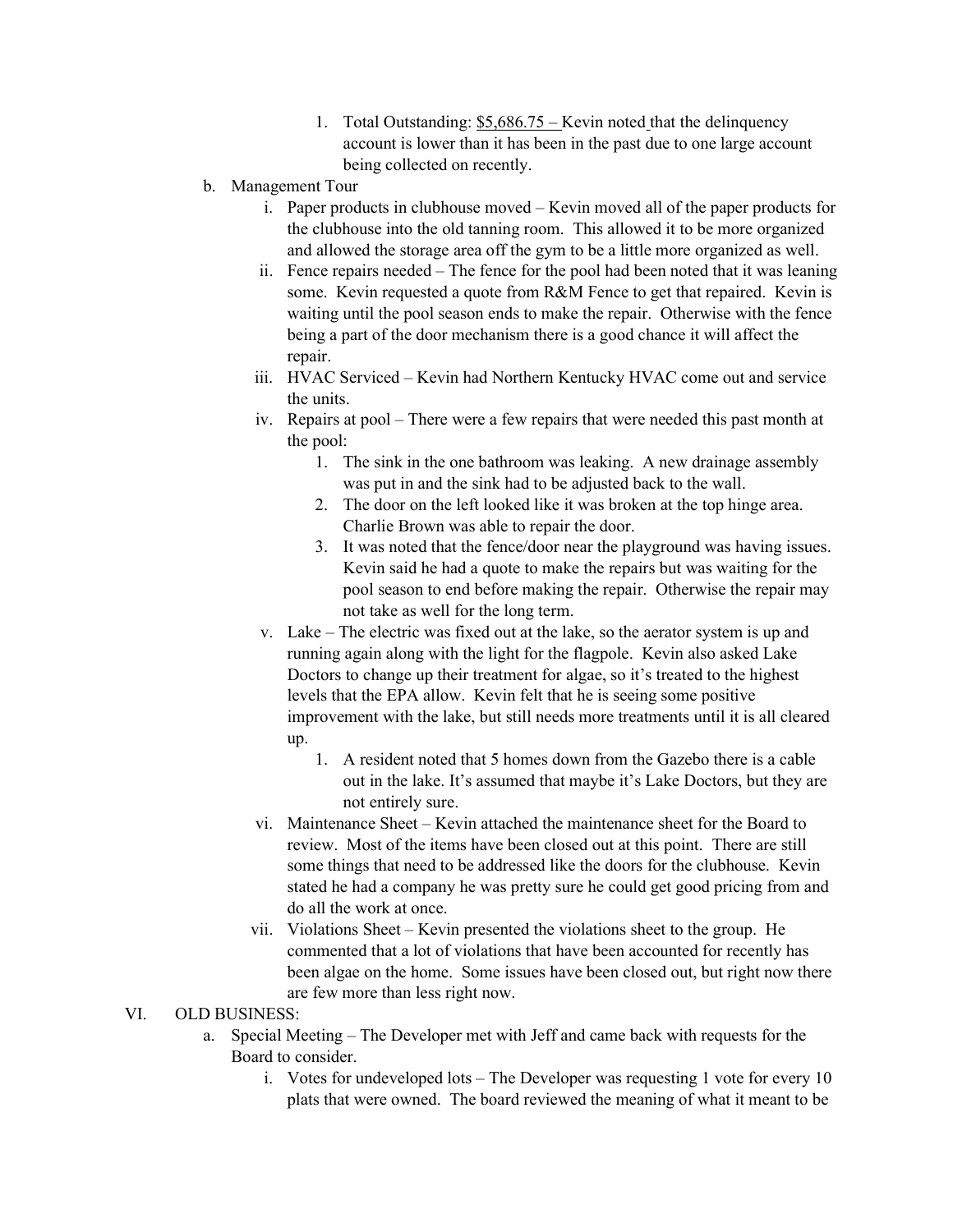a member and have a vote in the community. Most voting in the new language would not allow anyone to vote until they had a finished parcel with a home in place.

- ii. Expediting Building Plans The Developer asked that some of the home plans be preapproved, so they are not held up in the approval process.
- iii. Landscaping Prior Approval
- iv. Assessment Dues Relief -
- b. Christmas Lights quote Kevin presented the quote for Christmas lights for the clubhouse. They were the same cost and set up as the previous year. Kevin was requesting that the quote be approved for the current year and the next year. That would give three years of a similar look and cost and from there he would go out and bid it out again. The Board commented that they heard good things about the clubhouse lights this past year and wanted to keep it looking good. Mark motioned to approve the quote for 2019 and 2020 and Chris seconded the motion. The motion carried unanimously.
- c. Island Quote -Kevin had three quotes put together for the island. One was for rocks at the island, the other flowers at the end, the last one was the removal of the day lilies at the island. The Board did not want to spend any money there especially with the uncertainty of the road work and if that would mean what went in would be removed. Kevin reached out to Jim Bornhorst of Nexus to find out if the other boards would be okay with removing the day lilies as it would be the cheapest option and would look uniform at the entrance.
- d. Non-working Street Signs Kevin presented three quotes for street sign options. The first two were from Fast Signs, but they were unable to make the street signs function from solar energy. They would make them more visible at night without solar energy. Steve Phelps had his neighbor who is an Electrician look at the signs and he believes he can get them up and running. Total cost would most likely be no more than \$2,600 to get the street signs working. The other quotes were about 1k to 1.5k more expensive. The Board discussed the options, but really preferred the street signs work the way they were designed. They have asked Live Wire Electric to fix the street sign at Foxhunt and Grand National first. The Board approved the work pending there are no issues that come up, however there was no official vote to approve the expense.
- e. Wexford and Sheffield Quotes Kevin presented the Board with 3 quotes for Wexford and Sheffield. Each quote had a different price depending on what the Board would prefer to go with. The Board decided the middle quote with 3 miscanthus, 5-day lilies, removal of the Taxus and install 4 Forester Grasses. The Board wanted to know that if they waited until later in the fall, could they reduce the price. Kevin said he would reach out to the vendor.
- f. Seating around pond Kevin presented the Board with three different quotes to install benches around the larger retention pond. Two benches are 6 ft and one is 8 ft. The cost was minimal between 6 ft and 8 ft. However, going with Charlie Brown to install the benches seemed like the best option as it saved a lot on labor costs. Mark motioned to approve an 8 ft bench to be installed this fall. Sonya seconded the motion and it carried unanimously.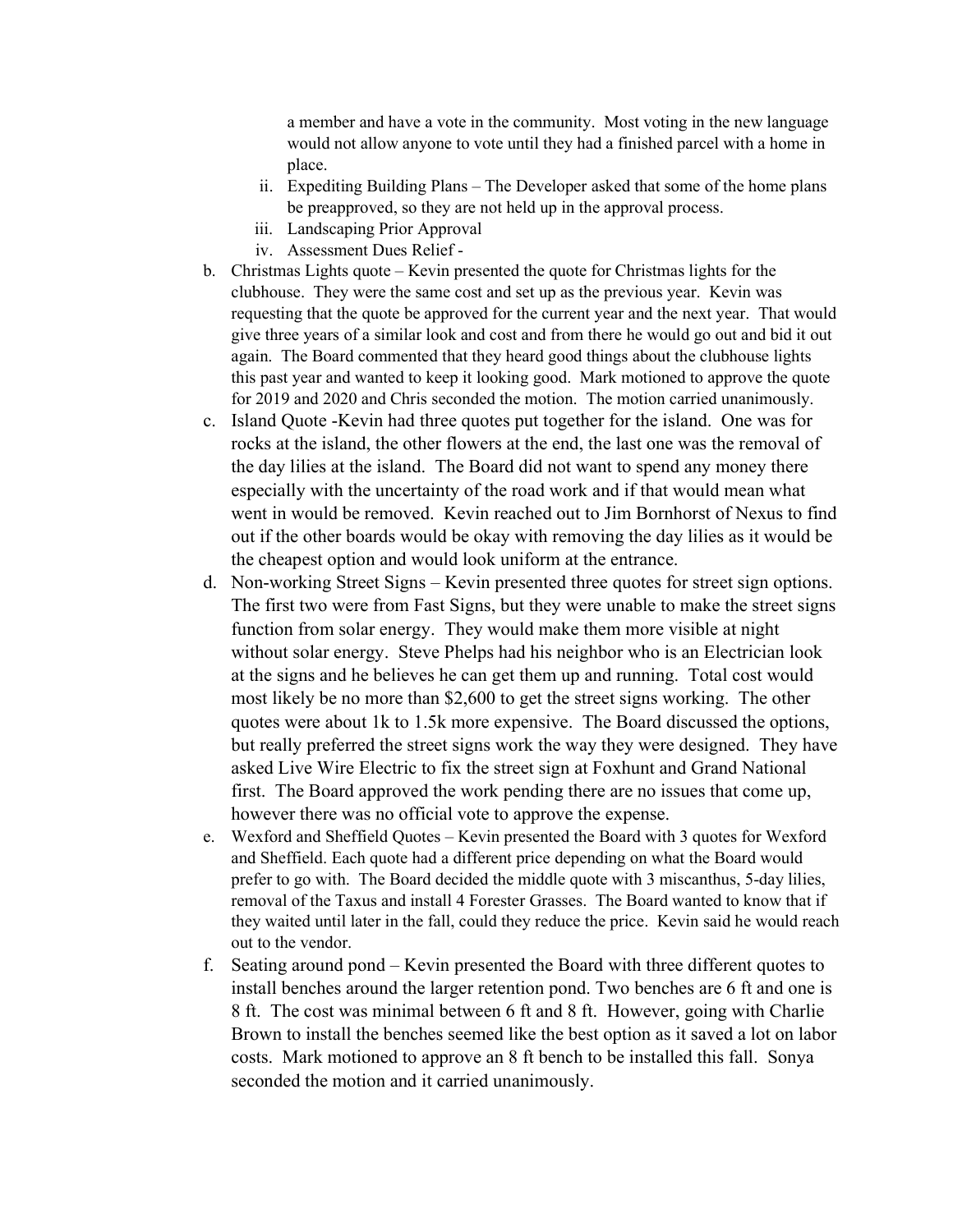- g. Reserve Study Kevin presented a budget to the Board and the Owners that were there. The budget included funding the reserve up to 61,000 versus the 91,000 that the reserve study is calling for. Kevin believes that difference can be made up with the new homes and capital infusion that the Developer, Builders, and new Owners will provide. The increases in operations include what is anticipated along with respectable inclusions to the budget that have not been there before like money for improvements to the clubhouse or repairs to the pool.
- h. 2 CDs August 27, 2019 The Board elected to roll over the CDs.
- i. Electrical Service at Lake The electrical service at the lake was restored, so the aerators are working and there is power to the flagpole light now.
- j. Solar Panels Previously the ARB decided that while solar panels are great, they are coming down in price, and will start to become more common place in building places, but currently they are not at a level where they will conform with the neighborhood. Kevin reached out to the homeowner that had asked about solar panels and had decided they were not going to purse that option anymore.
- k. Exercise Equipment The exercise equipment repairs were completed about two months ago.
- l. Signatures for Liens, etc. The Board voted that any Board Member could sign off on lien/foreclosure paperwork with the Association's attorney as long as the Board has voted for it to pass.
- m. Ash Trees Kevin went around the lake and all the stumps were ground down. Those holes will need to be repaired. A homeowner commented about using the chipped wood for mulch and Kevin agreed that would be a great use of it.
- n. Erosion around Upper Lake Kevin included a quote for adding landscaping around the lake that had more floral and natural plant life. The cost ended up being a little more significant than anticipated. A community member commented that a previous board had done that on another portion of the lake, and it had not turned out as well as they had hoped. Mostly, it had not been maintained and managed. The board decided to allow the grass to grow up some around the banks to help with run off and some erosion, similar to what the proposal had asked for. Kevin commented that for some areas around the lake it might mean adding more rip rap to make it possible
- o. Other Old Business?

## VII. NEW BUSINESS:

- a. Annual Meeting
	- i. Sonya, Mark, and Jim's terms are up, so there are three new board members that will need to be elected. Kevin had a copy of what was going to go out to the community for notice of the annual meeting, the election, and proxies for the meeting. The Board asked that it be approved along with the addition of noting that the Board will be discussing the increase to the HOA fees at the annual meeting.
- b. Pool Contract
	- i. Close or Stay open past Labor Day Kevin asked the Board if they would like to extend the pool season. The rate would be an additional \$318 for 6 days. Art Daniels needed to know by the  $21<sup>st</sup>$  so they could have the proper staffing in place. The Board decided to wait till the 21<sup>st</sup> to double check the weather and possibly extend the season. However, the Board was concerned to pay that